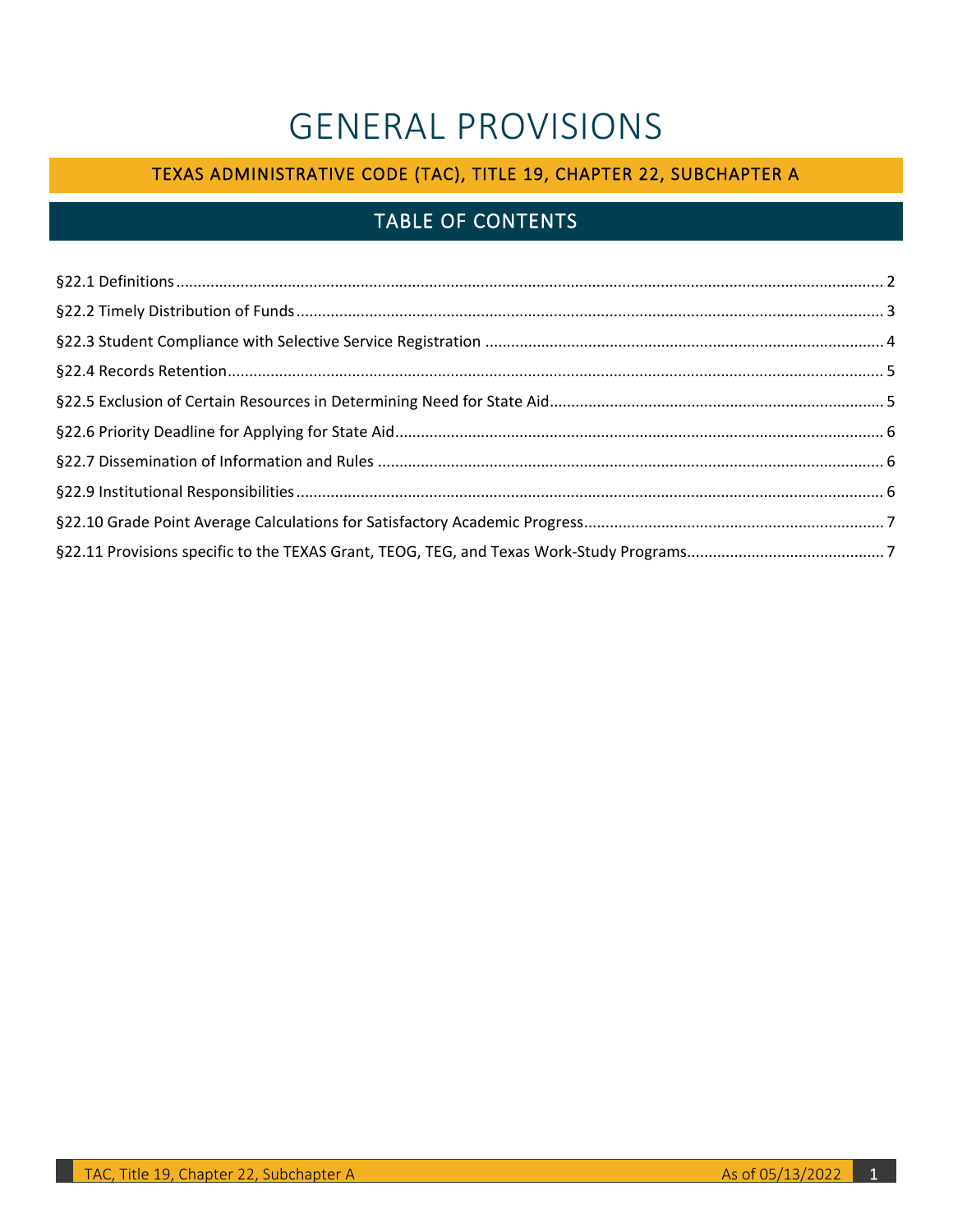#### <span id="page-1-0"></span>§22.1 DEFINITIONS

 The following words and terms, when used in Chapter 22, shall have the following meanings, unless otherwise defined in a particular subchapter:

(1) Academic Year--The combination of semesters defined by a public or private institution of higher education to fulfill the federal "academic year" requirement as defined by 34 CFR 668.3.

 student withdraws. For transfer students, transfer hours and hours for optional internship and cooperative education (2) Attempted Semester Credit Hours--Every course in every semester for which a student has been registered as of the official Census Date, including but not limited to, repeated courses and courses the student drops and from which the courses are included if they are accepted by the receiving institution towards the student's current program of study.

(3) Awarded--Offered to a student.

(4) Board or Coordinating Board--The Texas Higher Education Coordinating Board.

(5) Board Staff--The staff of the Texas Higher Education Coordinating Board.

(6) Categorical Aid--Gift aid that the institution does not award to the student, but that the student brings to the school from a non-governmental third party.

(7) Commissioner--The Commissioner of Higher Education, the Chief Executive Officer of the Board.

 aid recipient in attending a particular institution of higher education. It includes direct educational costs (tuition and fees) as well as indirect costs (room and board, books and supplies, transportation, personal expenses, and other allowable costs for financial aid purposes). (8) Cost of Attendance/Total Cost of Attendance--An institution's estimate of the expenses incurred by a typical financial

 program determined by the Board to require four years or less to complete. (9) Degree or certificate program of four years or less--A baccalaureate degree or certificate program other than a

(10) Degree or certificate program of more than four years--A baccalaureate degree or certificate program determined by the Board to require more than four years to complete.

(11) Encumber--Program funds that have been officially requested by an institution through procedures developed by the Coordinating Board.

 (12) Entering undergraduate--A student enrolled in the first 30 semester credit hours or their equivalent, excluding hours taken during dual enrollment in high school and courses for which the student received credit through examination.

(13) Expected Family Contribution (EFC)--A measure of how much the student and his or her family can be expected to contribute to the cost of the student's education for the year as determined following the federal methodology.

 Expected Family Contribution. The Cost of Attendance and Expected Family Contribution are to be determined in (14) Financial Need--The Cost of Attendance at a particular public or private institution of higher education less the accordance with Board guidelines.

 semester credit hours per semester. For graduate students, enrollment or expected enrollment for the normal full-time course load of the student's program of study as defined by the institution. (15) Full-Time--For undergraduate students, enrollment or expected enrollment for the equivalent of twelve or more

(16) Gift Aid--Grants, scholarships, exemptions, waivers, and other financial aid provided to a student without a requirement to repay the funding or earn the funding through work.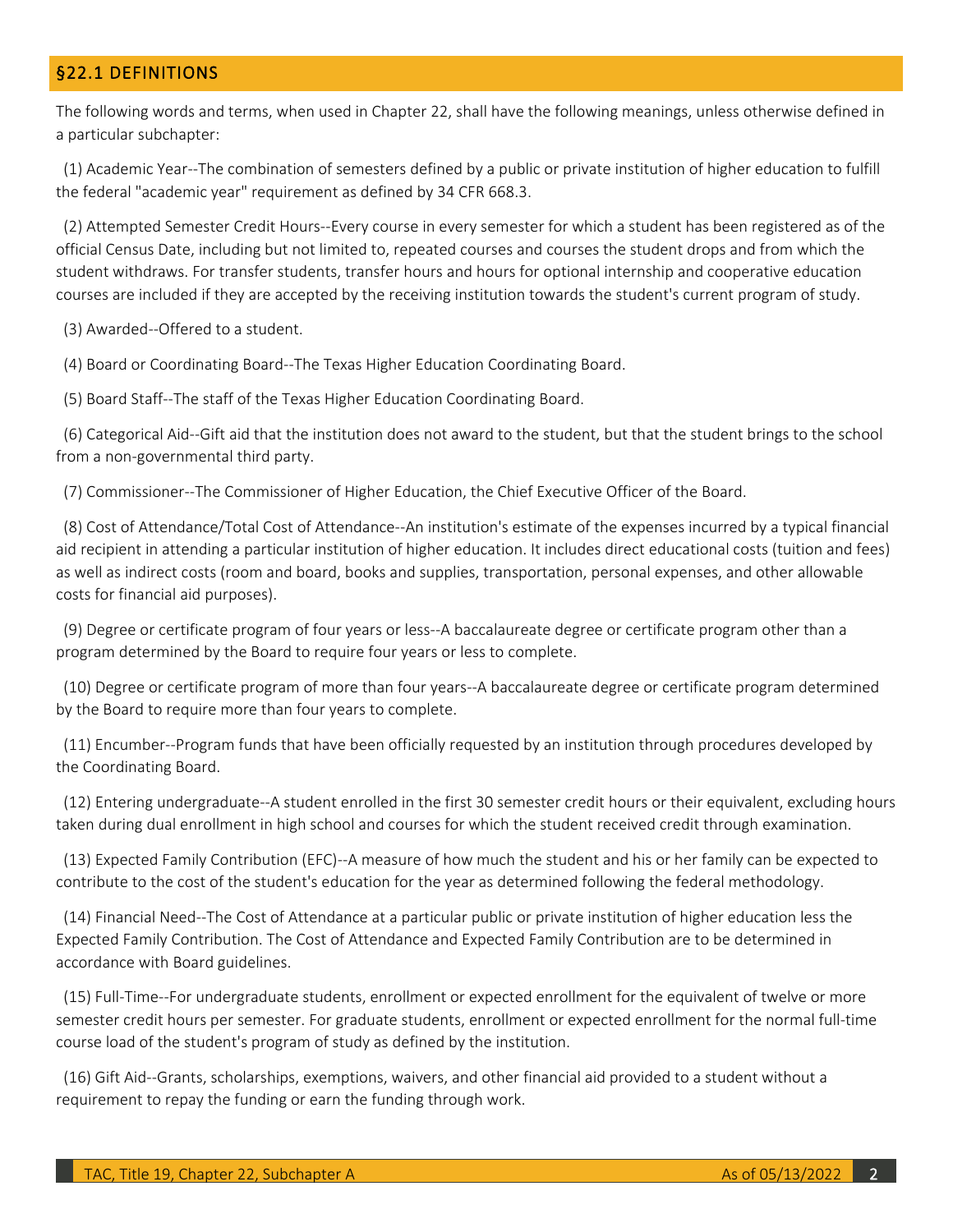(17) Graduate student--A student who has been awarded a baccalaureate degree and is enrolled in coursework leading to a graduate or professional degree.

 nine semester credit hours per regular semester. For graduate students, enrollment or expected enrollment for the equivalent of 50 percent of the normal full-time course load of the student's program of study as defined by the (18) Half-Time--For undergraduates, enrollment or expected enrollment for the equivalent of at least six but fewer than institution.

 which the student was enrolled in an approved institution and met all eligibility requirements for an award through this (19) Period of enrollment--The semester or semesters within the current state fiscal year (September 1 - August 31) for program.

 the Board. The Program Officer has primary responsibility for all ministerial acts required by the program, including the determination of student eligibility, selection of recipients, maintenance of all records, and preparation and submission of reports reflecting program transactions. Unless otherwise indicated by the institution's chief executive officer, the (20) Program Officer--The individual named by each participating institution's chief executive officer to serve as agent for director of student financial aid shall serve as Program Officer.

 student's eligibility for classification as a resident of Texas, available for downloading from the Coordinating Board's (21) Residency Core Questions--A set of questions developed by the Coordinating Board to be used to determine a website, and incorporated into the ApplyTexas application for admission.

(22) Resident of Texas--A resident of the State of Texas as determined in accordance with Chapter 21, Subchapter B of this title (relating to Determination of Resident Status). Nonresident students who are eligible to pay resident tuition rates are not residents of Texas.

 $(23)$  Semester--A payment period, as defined by 34 CFR 668.4(a) or 34 CFR 668.4(b) $(1)$ .

 (24) Three-Quarter-Time--For undergraduate students, enrollment or expected enrollment for the equivalent of at least nine but fewer than 12 semester credit hours per semester. For graduate students, enrollment or expected enrollment for the equivalent of 75 percent of the normal full-time course load of the student's program of study as defined by the institution.

 (25) Timely Distribution of Funds--Activities completed by institutions of higher education related to the receipt and distribution of state financial aid funding from the Board and subsequent distribution to recipients or return to the Board.

(26) Undergraduate student--An individual who has not yet received a baccalaureate degree.

Source Note: The provisions of this §22.1 adopted to be effective May 22, 2017, 42 TexReg 2719; amended to be effective December 5, 2019, 44 TexReg 7379; amended to be effective February 18, 2021, 46 TexReg 1057

#### <span id="page-2-0"></span>§22.2 TIMELY DISTRIBUTION OF FUNDS

All institutions participating in the financial aid programs outlined in Chapter 22 shall follow the guidelines for the timely distribution of funds, as outlined within paragraph (1) - (4) of this section:

 student recipient's account no later than three business days after receiving the funds. Undisbursed funds must be returned to the Board no later than six business days after the receipt of funds. Gift aid funds for which a student is no longer eligible may be disbursed to a different eligible student for whom funds have not yet been requested in order to (1) Timely Disbursement. Institutions shall disburse state student financial aid funding, excepting work-study, to a meet the timely disbursement requirement.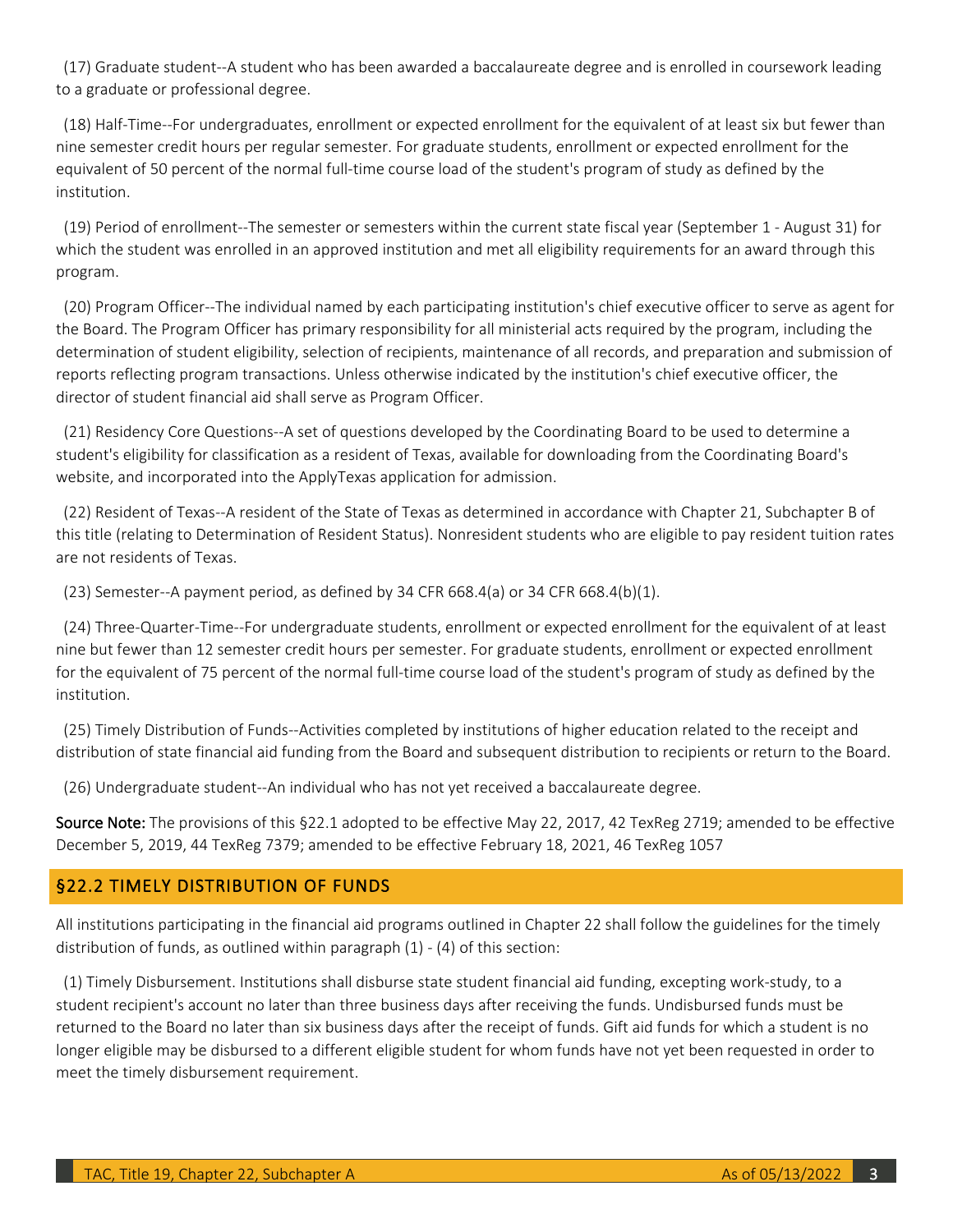work study, institutions shall return funds to the Board within 45 calendar days of a student becoming ineligible for the funding. Gift aid funds for which a student has been determined ineligible may be disbursed to a different eligible student for whom funds have not yet been requested in order to meet the timely determination of ineligibility requirement. In all cases, an institution must provide notification to the Board regarding the change in student eligibility, as appropriate for (2) Timely Determination of Ineligibility. For state student financial aid funding already disbursed to a student, except the particular student financial aid program.

 (3) Timely Cancellation. For state student financial aid funds already disbursed to a student, institutions may return funds to the Board within 120 calendar days of disbursement in situations where a student has notified the institution of his or her decision to cancel the financial aid. Gift aid funds for which a student has made the decision to cancel may be disbursed to a different eligible student for whom funds have not yet been requested in order to meet the timely decision to cancel financial aid, as appropriate for the particular student financial aid program. cancellation requirement. In all cases, an institution must provide notification to the Board regarding the student's

 sum at the start of each fiscal year and are subject to the reallocation guidelines outlined in §21.407 of the Texas (4) Texas College Work-Study. Funds for the Texas College Work-Study program are provided to institutions as a lump Administrative Code.

Source Note: The provisions of this §22.2 adopted to be effective May 22, 2017, 42 TexReg 2719

# <span id="page-3-0"></span>§22.3 STUDENT COMPLIANCE WITH SELECTIVE SERVICE REGISTRATION

(a) An individual may not receive a loan, grant, scholarship, or other financial assistance funded by state revenue, including federal funds or gifts and grants accepted by this state, unless the individual files a statement of the individual's Selective Service status with the institution granting or certifying the financial assistance as required by this section.

(b) Rules and guidelines to be used in administering the Texas Education Code, §51.9095 will be the same as those used for students receiving federal financial aid.

Source Note: The provisions of this §22.3 adopted to be effective February 28, 2018, 43 TexReg 1083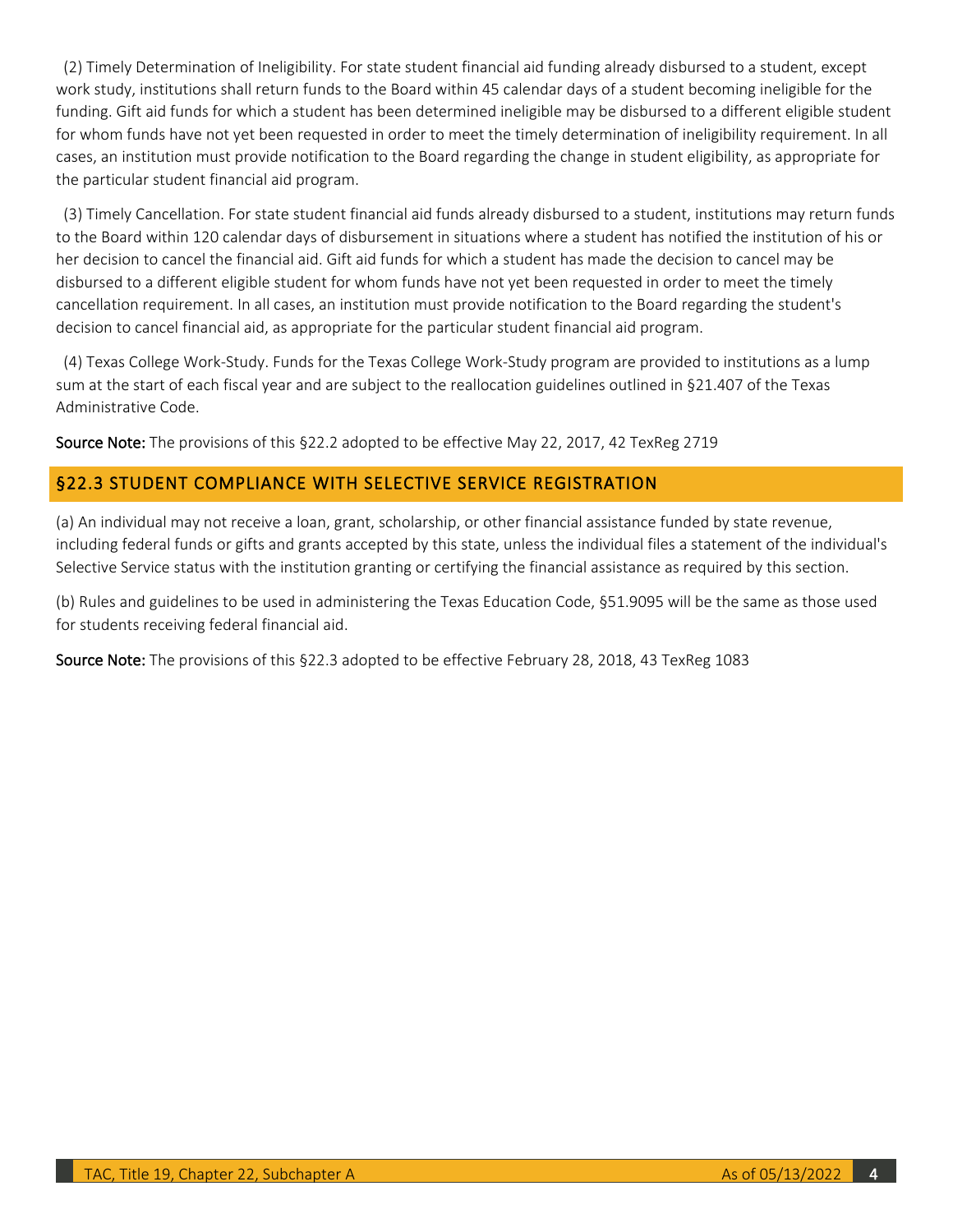# <span id="page-4-0"></span>§22.4 RECORDS RETENTION

 (a) All institutions participating in the financial aid programs described in Chapter 22 shall follow the records retention guidelines outlined in subsection (a) and (b) of this section:

(1) An institution shall maintain its records and accounts of all transactions related to state and federal student financial aid in keeping with the institution's records retention schedule to ensure a full accounting for all funds received, disbursed, and expended by the institution.

 by the Coordinating Board, and by others authorized by law or regulation, for a period (whichever is later): (2) Records and accounts shall be available for inspecting, monitoring, programmatic or financial auditing, or evaluation

(A) not less than seven (7) years after the date of the completion of the award period,

(B) the date of the receipt of the institution's final claim for payment of final expenditure report, or

(C) until a resolution of all billing questions in connection with the account has been resolved.

 (3) Records and accounts shall include, but are not limited to, general institutional and program specific record-keeping requirements in accordance with Federal Student Aid Title IV regulations (USOE, 34 CFR §668.24).

 (b) If an audit is announced, an institution shall retain its records until the audit has been completed or not less than seven (7) years after the expiration date of the Memorandum of Understanding for State Financial Aid Programs (MOU), whichever is later.

(1) An institution shall make available to the auditing entity all documents and other information related to state financial aid programs.

(2) An institution and any subcontractors shall provide any information the auditing entity deems relevant to any monitoring, investigation, evaluation, or audit.

Source Note: The provisions of this §22.4 adopted to be effective February 28, 2018, 43 TexReg 1083

#### <span id="page-4-1"></span>§22.5 EXCLUSION OF CERTAIN RESOURCES IN DETERMINING NEED FOR STATE AID

 The right of a person to receive payments or benefits from the Higher Education Savings Plan, Prepaid Tuition Unit Undergraduate Education Program: Texas Tomorrow Fund II, or the Texas Save and Match Program, authorized in the Texas Education Code, Chapter 54, Subchapters G, H, or I, is not to be considered an asset of the person or otherwise included in the person's household income or other financial resources for purposes of determining the person's eligibility for a TEXAS grant or other state-funded financial assistance.

Source Note: The provisions of this §22.5 adopted to be effective August 27, 2018, 43 TexReg 5504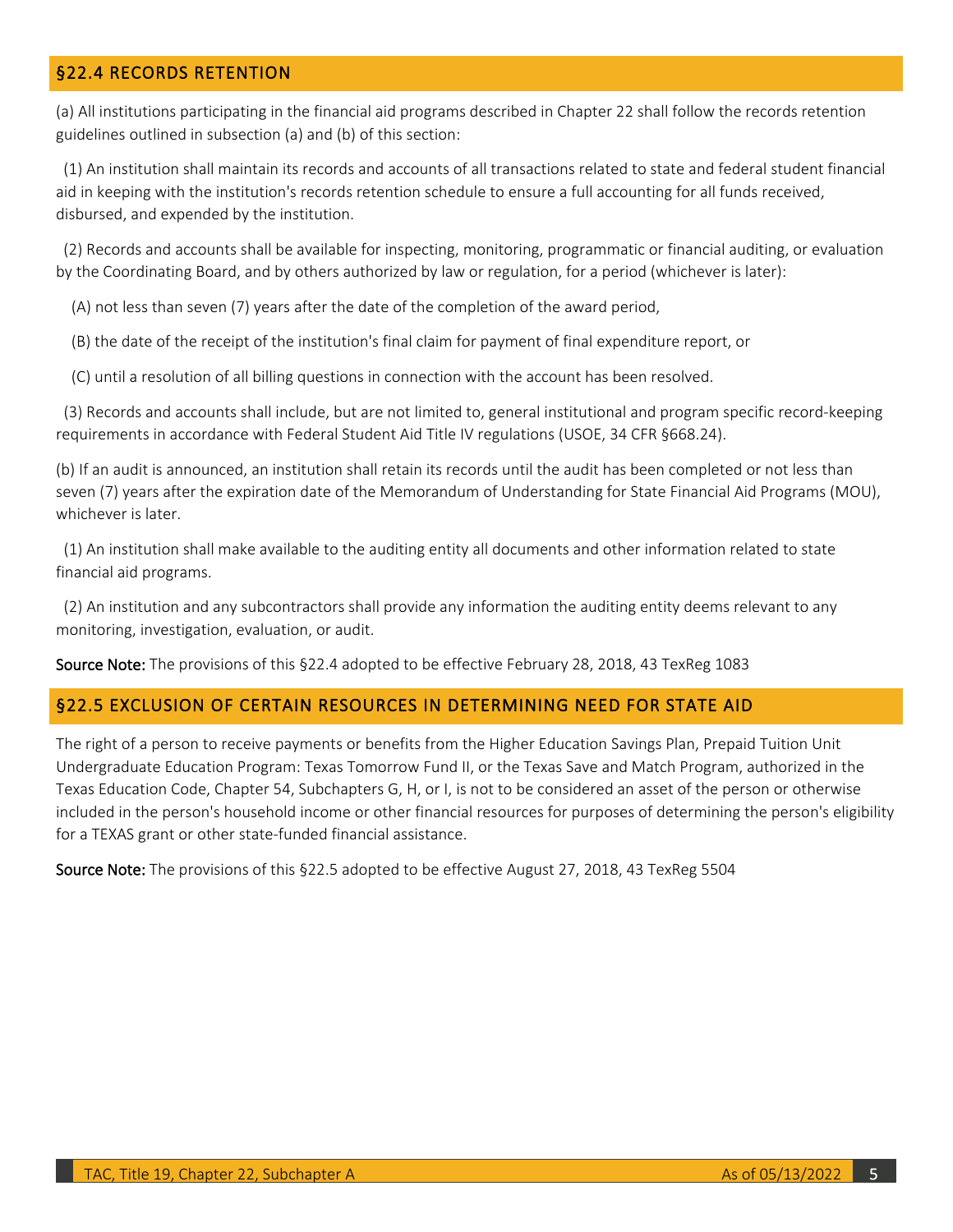# <span id="page-5-0"></span>§22.6 PRIORITY DEADLINE FOR APPLYING FOR STATE AID

(a) For academic year 2018-2019 and prior academic years, general academic teaching institutions shall use March 15 as their priority application deadline for application for state financial assistance.

 (b) Beginning with academic year 2019-2020 and hereafter, all general academic teaching institutions shall use January 15 as the priority application deadline to receive state financial assistance.

 (c) The priority deadline is not to serve as a determination of eligibility for state financial assistance, but otherwise eligible students who apply on or before the deadline shall be given priority consideration for available state financial assistance before other applicants.

Source Note: The provisions of this §22.6 adopted to be effective August 27, 2018, 43 TexReg 5504

## <span id="page-5-1"></span>§22.7 DISSEMINATION OF INFORMATION AND RULES

The Board is responsible for publishing and disseminating general information and program rules for the programs described in this Chapter.

Source Note: The provisions of this §22.7 adopted to be effective August 27, 2018, 43 TexReg 5504

## <span id="page-5-2"></span>§22.9 INSTITUTIONAL RESPONSIBILITIES

 (a) Probation Notice. If the institution is placed on probation by its accrediting agency, it must immediately notify Board aid program recipients were so informed. staff and advise state financial aid recipients of this condition and maintain evidence to demonstrate that state financial

(b) Disbursements to Students.

 (1) Documentation. The institution must maintain records to prove the crediting of state financial aid program funds to the student's school account.

 (2) Procedures in Case of Illegal Disbursements. If the Commissioner has reason for concern that an institution has disbursed state financial aid program funds for unauthorized purposes, Board staff will notify the Program Officer and offer an opportunity for a hearing pursuant to the procedures outlined in Chapter 1 of this title (relating to Agency Administration). Thereafter, if Board staff determine that funds have been improperly disbursed, the institution shall become primarily responsible for restoring the funds to the Board. No further disbursements of funds from the program in question shall be permitted to students at that institution until the funds have been repaid.

 require in connection with the administration or evaluation of the state financial aid programs. These materials must be submitted within the time allotted by THECB for each such report or information request. The Program officer agrees that (c) Reporting Requirements/Deadlines. All institutions must submit such reports and information as the Board may all reports and information provided to the Board shall reflect properly the facts and those reports may be relied upon as being complete and accurate.

 (d) Program Reviews. If selected for such by Board staff, participating institutions must submit to program reviews of activities related to state financial aid programs.

Source Note: The provisions of this §22.9 adopted to be effective December 5, 2019, 44 TexReg 7380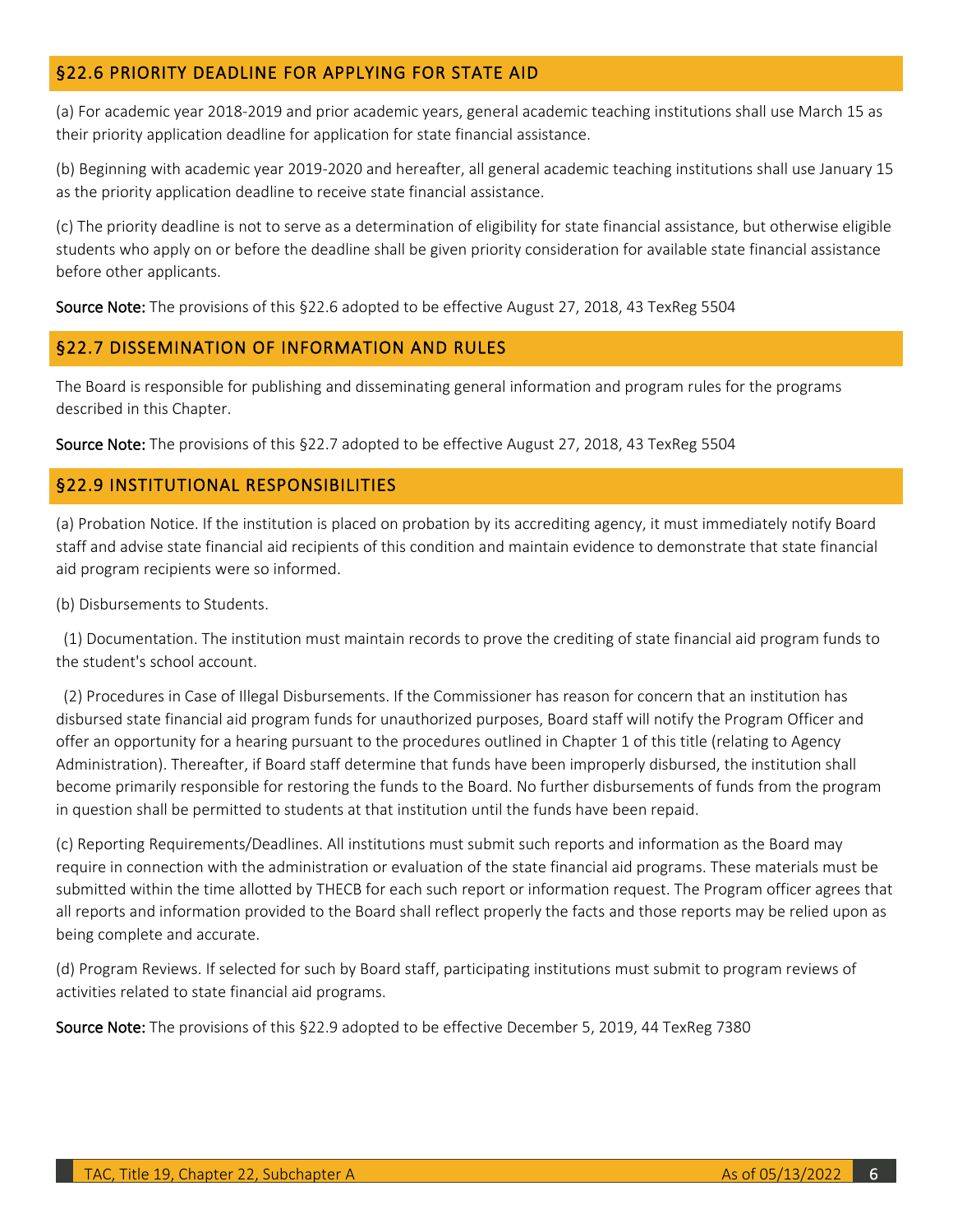## <span id="page-6-0"></span>§22.10 GRADE POINT AVERAGE CALCULATIONS FOR SATISFACTORY ACADEMIC PROGRESS

(a) Grade point average calculations shall be made in accordance with institutional policies.

 (b) A grant recipient whose GPA is below program grade point average requirements as of the end of an academic year may appeal his/her grade point average calculation if he/she has taken courses previously at one or more institutions. In point average exceeds the program's academic progress requirement, an otherwise eligible student may receive an award the case of such an appeal, the current institution (if presented with transcripts from the previous institutions), shall calculate an overall grade point average counting all classes and grade points previously earned. If the resulting grade in the following academic year.

 institution, or has transferred from another institution, the receiving institution cannot make a subsequent award to the transfer student until the student provides official transcripts of previous coursework to the current institution's financial aid office and the institution re-calculates an overall grade-point average, including hours and grade points for courses taken at the previous and current institutions, that proves the student's overall grade point average now meets or (c) If a grant recipient's grade point average falls below program requirements and the student transfers to another exceeds program requirements.

Source Note: The provisions of this §22.10 adopted to be effective December 5, 2019, 44 TexReg 7380

# <span id="page-6-1"></span> §22.11 PROVISIONS SPECIFIC TO THE TEXAS GRANT, TEOG, TEG, AND TEXAS WORK-STUDY PROGRAMS

 (a) Funding. Funds offered through this program may not exceed the amount of appropriations, gifts, grants and other funds that are available for this use (§§56.303(c) and 56.403(c)) Texas Education Code).

(b) Authority to Transfer Funds.

 Opportunity Grant, Tuition Equalization Grant, and Texas College Work-Study Programs, in accordance with instructions from the Board, may transfer current fiscal year funds up to the lesser of 10 percent or \$20,000 between these programs. This threshold applies to the program from which the funds are transferred. Such transfers must occur by July 1 of the (1) Institutions participating in a combination of the Toward EXcellence, Access and Success Grant, Texas Educational current fiscal year.

 Program, in accordance with instructions from the Board, may transfer current fiscal year funds up to 25 percent between the two programs. This threshold applies to the program from which the funds are transferred. Such transfers must occur (2) Institutions participating in both the Texas College Work-Study Program and the Work-Study Student Mentorship by July 1 of the current fiscal year.

 (c) Grant Uses. No state grant or work-study funding may be used for any purpose other than paying for any usual and customary cost of attendance incurred by the student related to enrollment at a participating institution of higher education for the academic year for which funding was offered.

 (d) Over Awards. If, at a time after the grant has been disbursed by the institution to the student, the student receives assistance that was not taken into account in the institution's estimate of the student's financial need, so that the resulting sum of assistance exceeds the student's financial need, the institution is not required to adjust the grant under this program unless the sum of the excess resources is greater than \$300.

 (e) Grant adjustments. If a student officially withdraws from enrollment, the institution shall follow its general institutional classes after the end of the institution's refund period, no refunds are due to the program. If for some other reason the refund policy in determining the amount by which the financial aid is to be reduced. If the student withdraws or drops